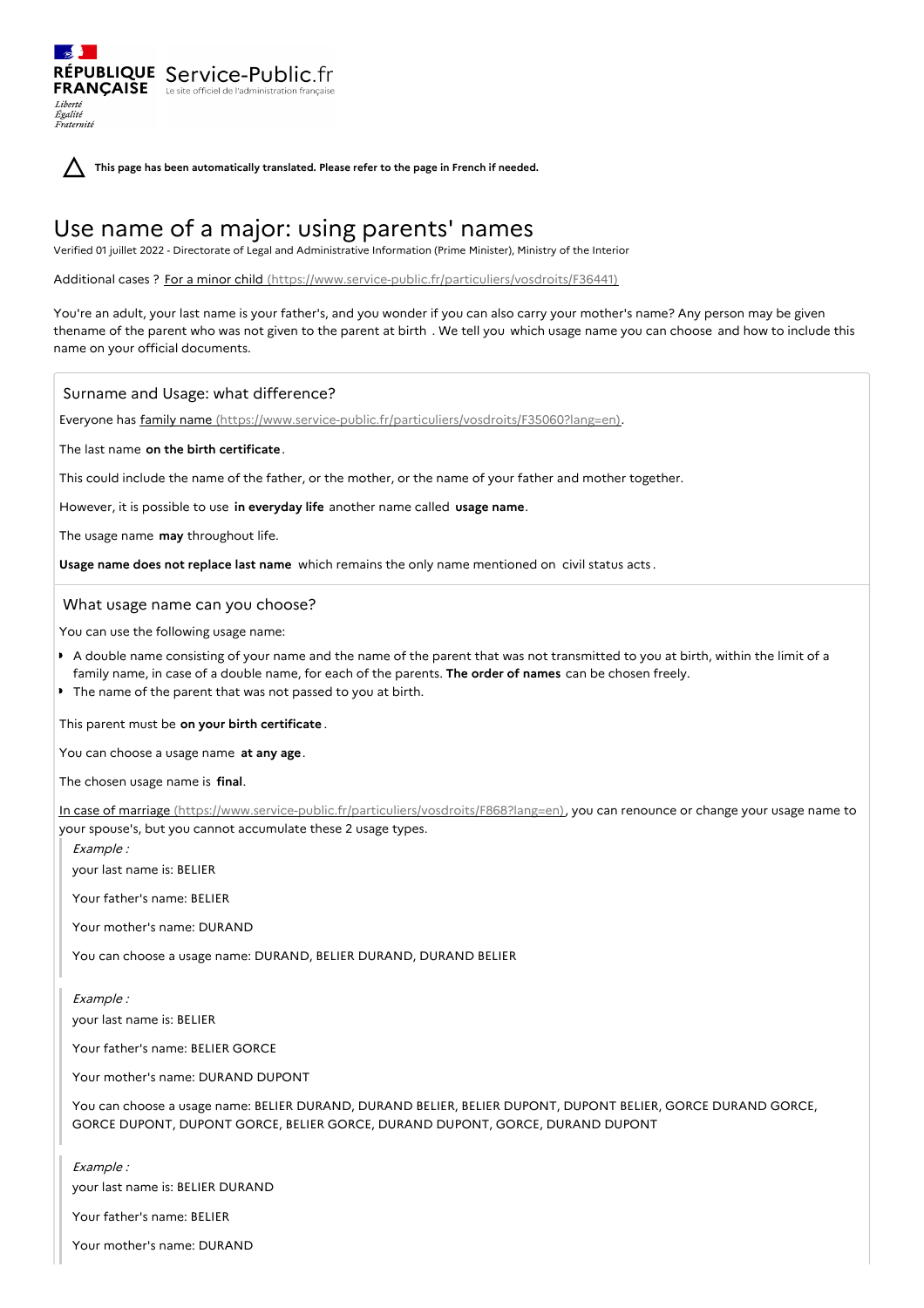You can choose a usage name: DURAND BELIER, BELIER, DURAND

#### Example :

your last name is: BELIER DURAND

Your father's name: BELIER GORCE

Your mother's name: DURAND DUPONT

You can choose a usage name: DURAND BELIER, BELIER DUPONT, DUPONT BELIER, GORCE DURAND, DURAND GORCE, GORCE DUPONT, DUPONT GORCE, BELIER GORCE, DURAND DUPONT, BELIER, GORCE, DURAND, DUPONT

Example :

your last name is: BELIER-GORCE

Your father's name: BELIER-GORCE

Your mother's name: DURAND-DUPONT

You can choose a usage name: BELIER-GORCE DURAND-DUPONT, DURAND-DUPONT BELIER-GORCE, DURAND-DUPONT

Example :

your last name is: BELIER GORCE

Your father's name: BELIER-GORCE

Your mother's name: DURAND-DUPONT

You can choose a usage name: BELIER DURAND-DUPONT, DURAND-DUPONT BELIER, GORCE DURAND-DUPONT, DURAND-DUPONT GORCE, DURAND-DUPONT, BELIER, GORCE

 **FYI :** both parents can choose from the birth of the child [\(https://www.service-public.fr/particuliers/vosdroits/F10505?lang=en\)](https://www.service-public.fr/particuliers/vosdroits/F10505?lang=en) that it bears their two names. In this case, this name is the child's surname.

### How do I put your usage name on your official documents?

First use name on ID

To include a usage name after family name on identity card [\(https://www.service-public.fr/particuliers/vosdroits/N358?lang=en\)](https://www.service-public.fr/particuliers/vosdroits/N358?lang=en) or passport [\(https://www.service-public.fr/particuliers/vosdroits/N360?lang=en\)](https://www.service-public.fr/particuliers/vosdroits/N360?lang=en), you must:

- Fill in **second** on form or pre-application of identity papers [\(https://www.service-public.fr/particuliers/vosdroits/F33640?lang=en\)](https://www.service-public.fr/particuliers/vosdroits/F33640?lang=en)
- Provide a birth certificate (full copy or extract with filiation) showing the name of the 2 parents

These documents are to be attached to the application file for ID and to be provided at the same window.

To Renew Identity Document

Your usage name has not changed

No new usage name documents should be provided.

You no longer want to use a usage name

Just leave the line blank « **second** » of form or pre-application of identity papers (https://www.service-

[public.fr/particuliers/vosdroits/F33640?lang=en\)](https://www.service-public.fr/particuliers/vosdroits/F33640?lang=en)

You want to use a different usage name

You must provide new supporting documents such as a full copy of the marriage certificate if you wish to use the name of your spouse [\(https://www.service-public.fr/particuliers/vosdroits/F868?lang=en\).](https://www.service-public.fr/particuliers/vosdroits/F868?lang=en)

These documents should be included in the application for identity documents.

Use name on other official documents

The chosen usage name can be used in all acts of private, family, social or professional life.

For example, to apply for a social benefit, the form may indicate a box « usage name ».

Upon request, the administration must use the name in the letters it sends you.